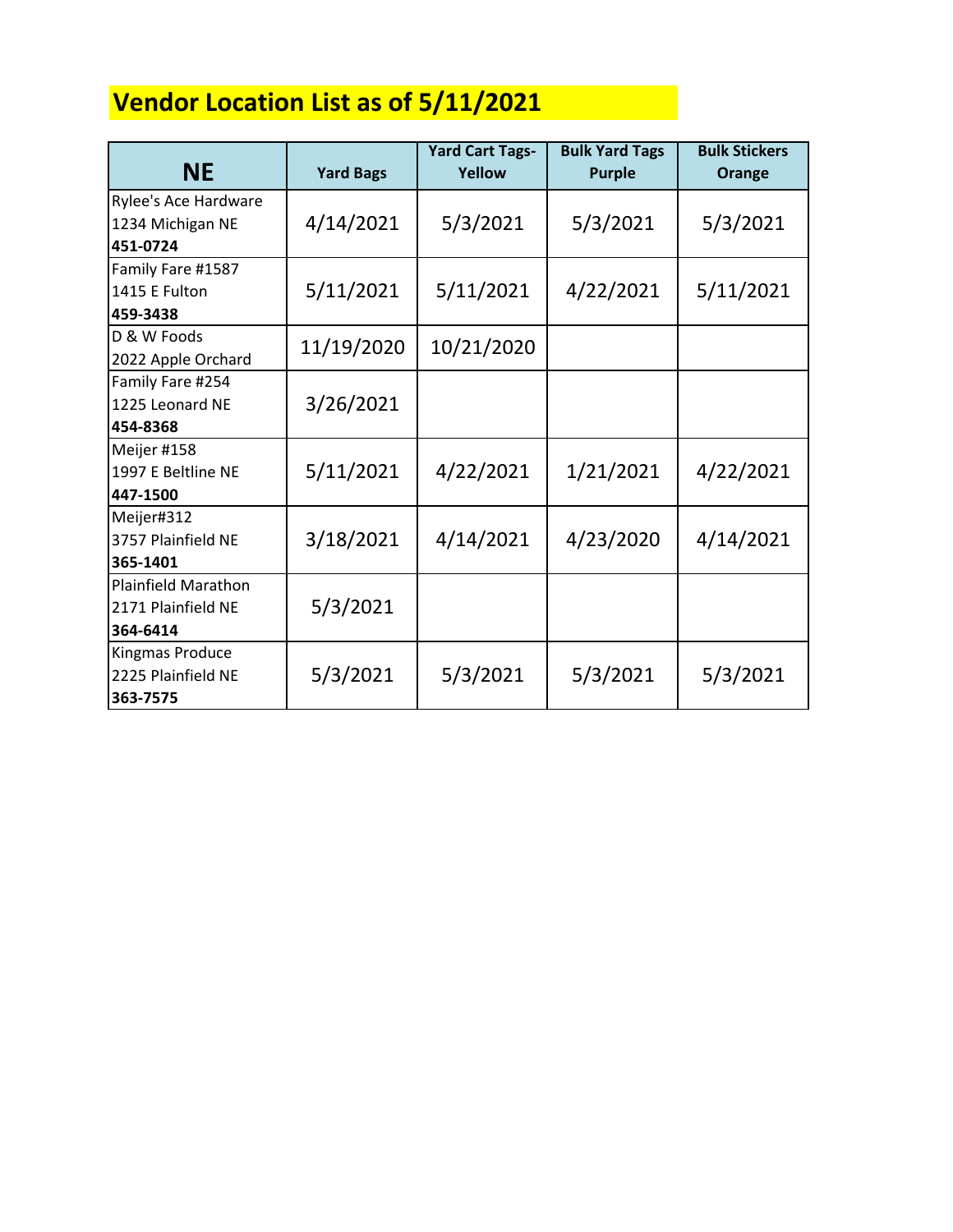| <b>Vendor Location List as of 5/11/2021</b>                  |                  |                                  |                                        |                                |
|--------------------------------------------------------------|------------------|----------------------------------|----------------------------------------|--------------------------------|
| <b>NW</b>                                                    | <b>Yard Bags</b> | <b>Yard Cart Tags-</b><br>Yellow | <b>Bulk Yard Tags</b><br><b>Purple</b> | <b>Bulk Stickers</b><br>Orange |
| Family Fare #339<br>2755 Lake Mich Dr<br>453-8361            | 5/3/2021         | 5/3/2021                         | 3/21/2019                              | 5/3/2021                       |
| <b>Bridge St Market</b><br>405 Seward Ave NW<br>616-649-9000 | 11/13/2020       |                                  |                                        |                                |
| Meijer<br>315 Wilson NW<br>735-2101                          | 9/3/2020         | 4/22/2021                        | 4/8/2021                               | 4/8/2021                       |
| Meijer #20<br>2425 Alpine NW<br>364-6281                     | 3/26/2021        | 4/22/2021                        | 3/18/2021                              | 4/22/2021                      |
| <b>Walker Pharmacy</b><br>1181 Walker NW<br>458-9640         | 11/19/2020       | 11/19/2020                       | 3/14/2019                              | 3/26/2021                      |
| Ralph's Market<br>655 Leonard NW<br>451-2791                 | 9/6/2018         |                                  |                                        |                                |
| <b>Ball Park Party Store</b><br>1157 Fulton W                | 11/13/2020       | 7/31/2019                        |                                        | 6/11/2020                      |
| <b>Rylees Ace</b><br>1205 W. Fulton<br>233-4711              | 3/18/2021        | 5/11/2021                        | 5/11/2021                              | 5/11/2021                      |
| <b>Family Pantry</b><br>704 Stocking<br>459-2202             | 4/23/2020        |                                  |                                        | 4/23/2020                      |